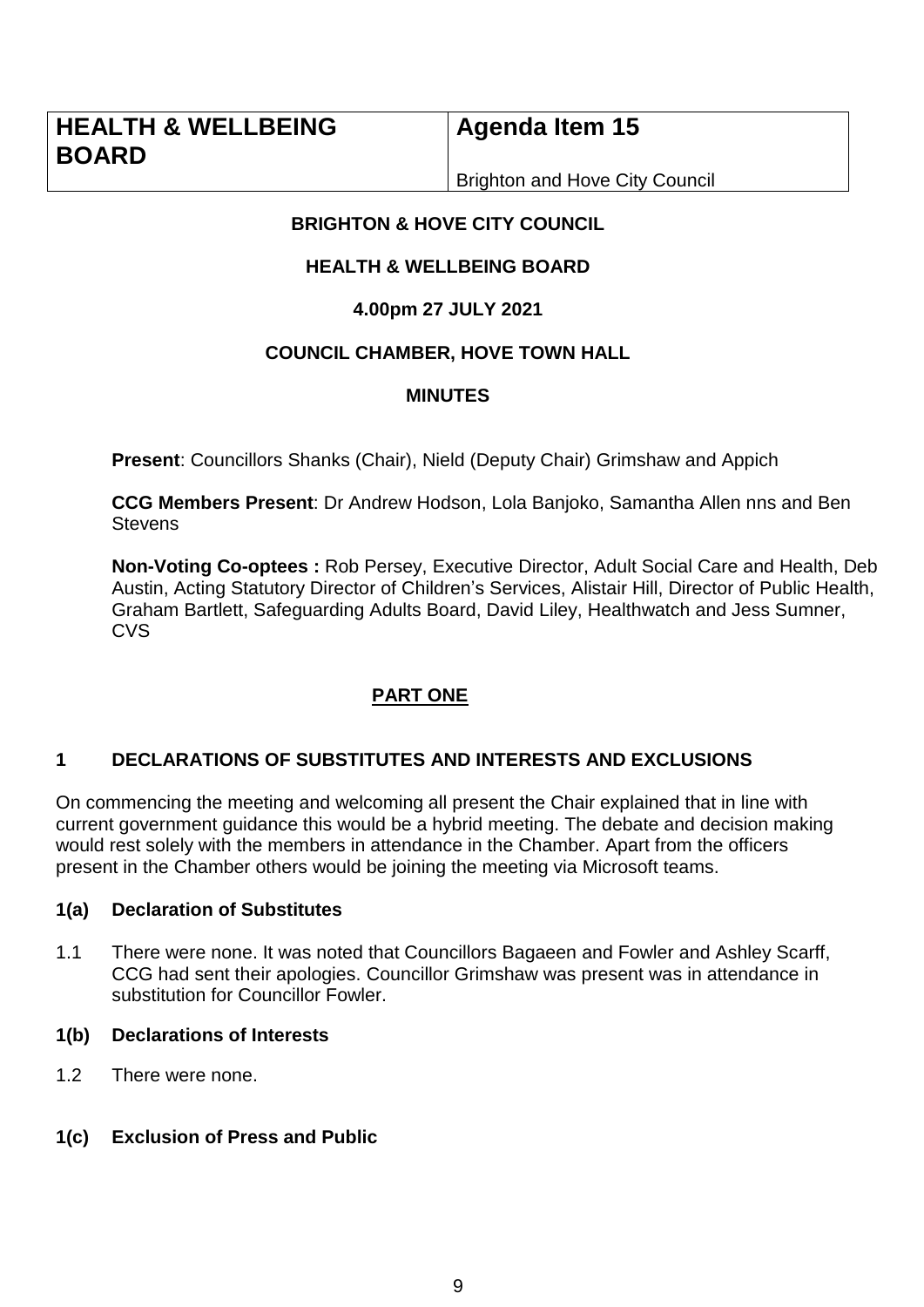- 1.3 In accordance with Section 100A of the Local Government Act 1972 ("the Act"), the Health and Wellbeing Board considered whether the public should be excluded from the meeting during consideration of any item of business on the grounds that it is likely in view of the business to be transacted or the nature of the proceedings, that if members of the public were present during it, there would be disclosure to them of confidential information as defined in Section 100A (3) of the Act.
- 1.4 **RESOLVED -** That the public be not excluded during consideration of any item of business set out on the agenda.

## **2 MINUTES**

2.1 **RESOLVED –** That the Chair be authorised to sign the minutes of the meeting held on 23 March 2021 as a correct record.

## **3 MINUTES OF ADULT SOCIAL CARE AND PUBLIC HEALTH SUB COMMITTEE**

3.1 **RESOLVED –** That the contents of the minutes of the meeting of the Adult Social Care and Public Health Sub Committee of 8 June 2021.

## **4 CHAIR'S COMMUNICATIONS**

4.1 The Chair stated that as this was the first meeting of the newly formed Board she wished to place on record her thanks to outgoing Members and to welcome new ones and invite partners to introduce themselves. Also that although a Covid update would be provided elsewhere, she just wanted to highlight:

#### **Walk in Vaccine Sessions**

- 4.2 That if anyone watching or anyone they knew had not had their first dose of the vaccine or were due to have their second dose, they were urged to get them as soon as possible. Walk-in vaccine sessions were now available every day in the city. There was no need to book, individuals could just turn up and get their jab. To find out where the sessions were and which vaccines were available information was available on the Sussex Health and Care Partnership website.
- 4.2 **RESOLVED –** That the Chair's Communications be noted and received.

## **5 FORMAL PUBLIC INVOLVEMENT**

- **5a Petitions**
- 5.1 There were none.
- **5b Written Questions**
- 5.2 There were none.
- **5c Deputations**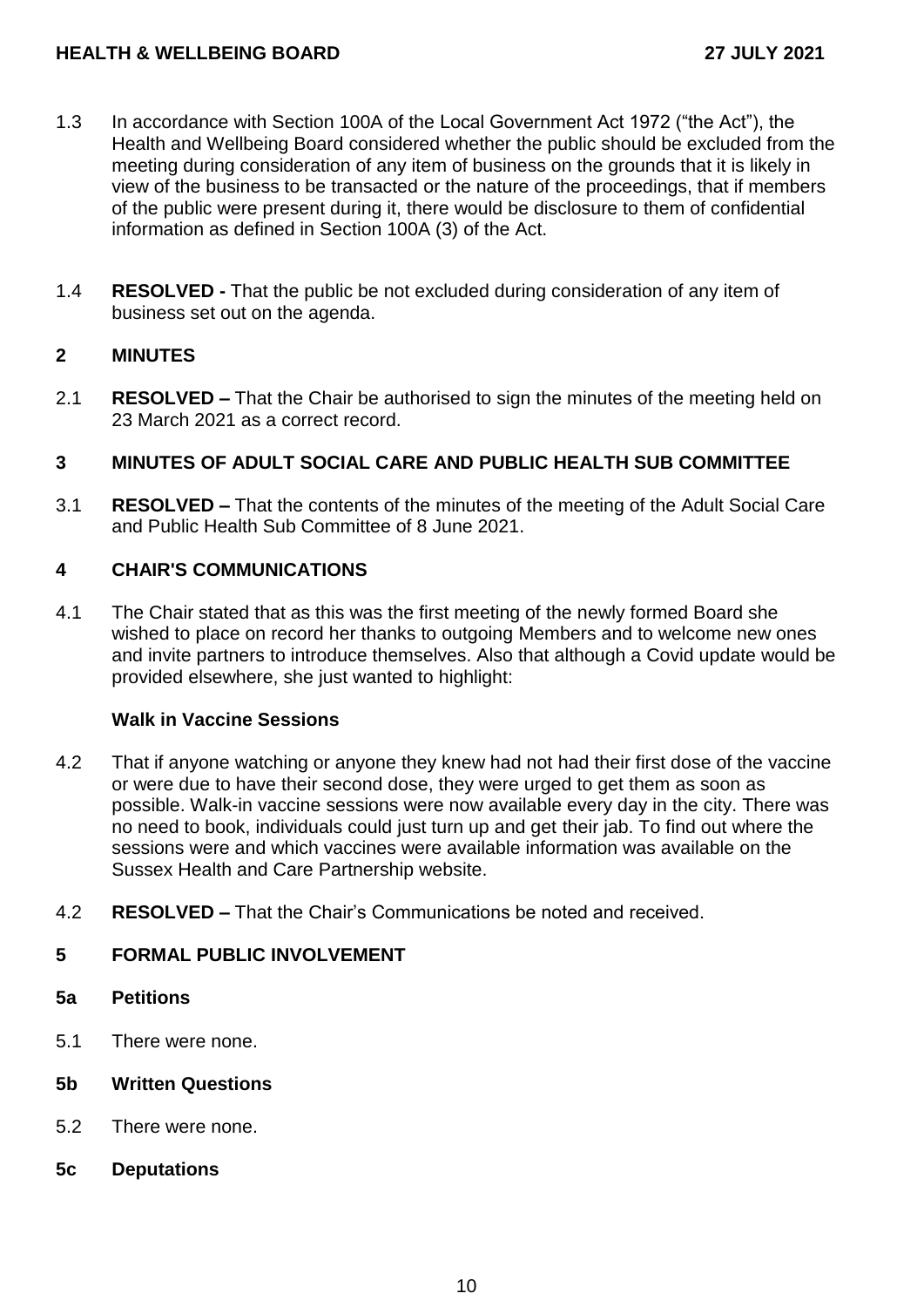5.3 It was noted that there was one Deputation which had been referred directly from the meeting of Council held on 15 July 2021. Notwithstanding that the Deputation had been responded to directly at the meeting of Council Mr Kirk was invited to present his Deputation as set out in the circulated papers for the meeting and below:

### **Deputation concerning Integrated Care Systems: What we can Discern so far**

Spokesperson Ken Kirk

References to the D of H&SC recent White Paper are identified thus *5.6*, *in italics*.

1. The end of a health service driven by patient demand. Under ICS, health services will be to limited by allocated financial totals.

2. The clear purpose is to bear down on cost. Control of funding is central to the idea of an ICS, see Supporting Note A.

3. Deficits currently accrued by hospital trusts owing to recent underfunding won't be possible; hospitals will be forced to limit its work to allocated funding.

4. ICSs are based on US Accountable Care. Despite claiming to 'integrate' health and social care services for the benefit of patients there is little explanation of integration or how it's to be achieved in the White Paper.

5. White Paper news headlines claimed an end to privatisation (see Supporting Note C). On the contrary, the Health Services Support Framework allows ICSs to contract without tender with hundreds of private firms (see Supporting Note B). 5

6. Commissioning will be removed from the scope of Public Contracts Regulations 2015. This law ensures the inclusion of social, ethical and environmental aspects, implying the move from a regulated to an unregulated market. *5.46 – 7*.

7. There will be a Sussex-wide ICS NHS body and a separate ICS Health and Care Partnership. With CCGs will be abolished the ICS NHS body will be the sole commissioner. Its board will comprise a chair, a CEO, representatives from trusts and General Practice and local authorities. The board can appoint others, for example management consultants and executives from private firms but not members of the public it serves. *5.6 – 5.8 and 618 – 6.22.*

8. Local authorities will lose the power to refer health issues to "avoid creating conflicts of interest" *5.84.*

9. Exact local authority representation on the ICS NHS body isn't specified in the White Paper.

10. The ICS Health and Care Partnership with promote planning for health and social care needs, members drawn from local H&WB Boards etc.*6.20.*

11. There's no patient involvement in the provision of health services. The ICS NHS body will operate in secret, will be under no obligation to hold meetings in public, or to publish minutes.

12. The ICS will be to seek opportunities to bear down on costs, likely achieved by – a. Limitation to the range of health services under the NHS. Already certain procedures are now denied under the NHS. (see Supporting note D). This is likely to be extended. Denial of care will become commonplace.

b. Rationing of care, when an allocated budget for a procedure is exhausted.

c. Diverting patients into cheaper procedures. (see Supporting Note E)

d. Extending care at home as an alternative to hospital care.

e. Using technology as an alternative to face-to-face consultations and widespread use of lower level of medical qualified clinician (see Supporting Note F).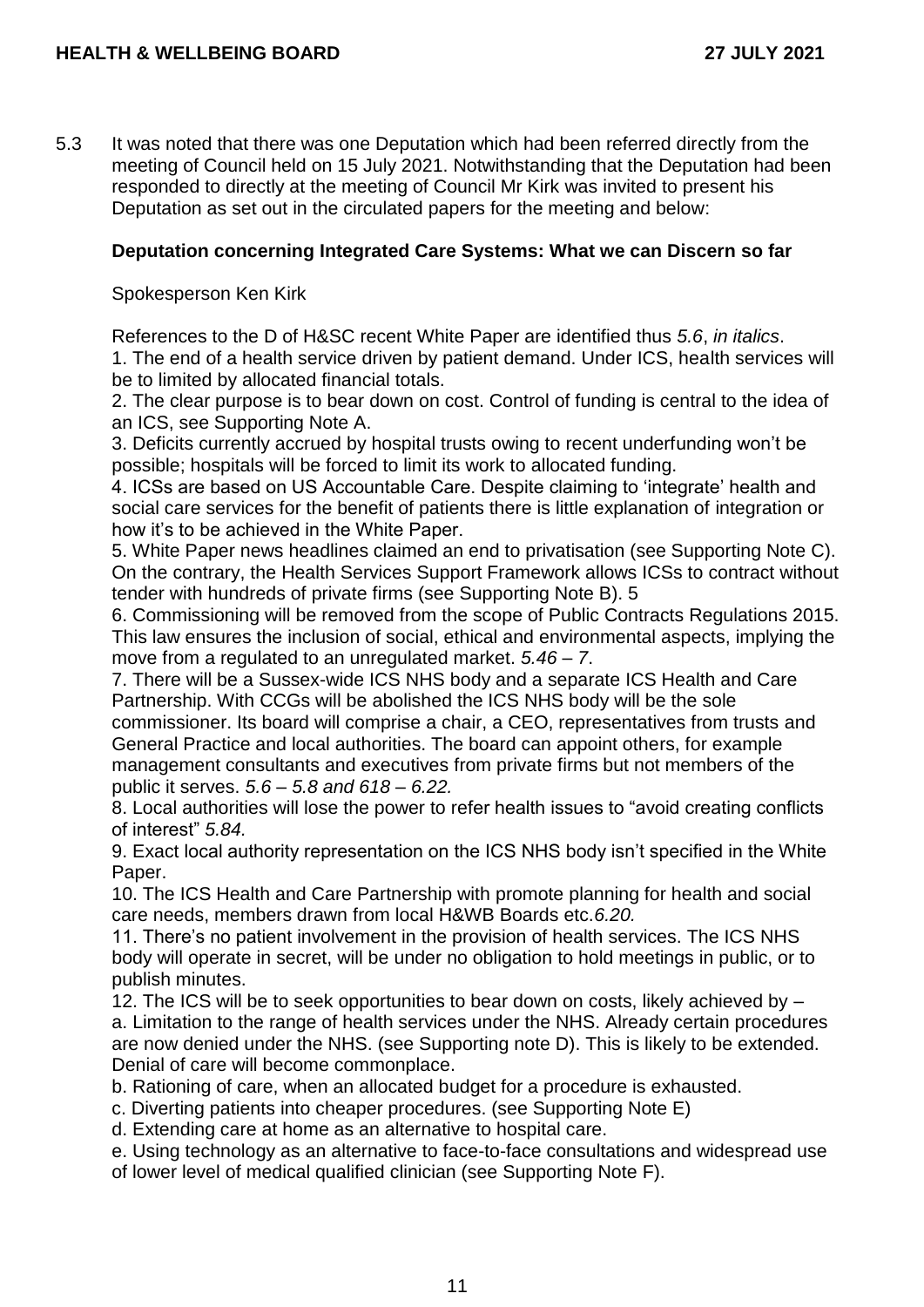13. An ICS will be allowed to "negotiate" local terms and conditions of their workers' employment, the Agenda for Change is likely to be under threat.

14. Professional regulation is certain to be under attack. The Secretary of State will have the power to "remove a profession from regulation" *(5.154)* and will be able to "abolish a regulator by secondary legislation" *(5.155).* 6

Supporting Information:

A. The annual NHS budget is a large spend at around £130 billion. However UK spent the least per capita on healthcare in 2017 when compared with Australia, Canada, Denmark, France, Germany, the Netherlands, Sweden, Switzerland, and the US. The taxation burden is lower too.

https://www.bmj.com/content/367/bmj.l6326

The Health Services Support Framework is a list of accredited mainly private companies that an ICS can contract with, under specified purposes. Click on each Lot in

https://www.england.nhs.uk/hssf/use-framework/ to see each list, many US based. B. Section 75 of the Health and Social Care Act 2012 is to be abolished, commissioners will no longer have to offer contracts to tender. However, under new legislation ICSs can contract without open tender to private firms listed in the HSSF, see Note B above. C. The medical services recently excluded can be found by searching for "Sussex CCG Clinically Effective Commissioning Programme".

D. Just as currently GP referrals to hospitals are interrupted into less-costly alternatives, e.g. physiotherapy, so an ICS will extend alternative referral pathways in pursuit of cost cutting.

E. The necessity of pandemic social distancing has introduced widespread use of phone consultations in both primary and secondary care, also introduced has been the electronic transfer of photos to clinicians to assist diagnosis. An ICS is certain to extend technological innovation, particularly where it cut costs, irrespective of whether it serves its public better."

5.3 Having heard Mr Kirk's submission the Chair referred to the response which she had provided at the meeting of Council and invited CCG colleagues who were present at the meeting to contribute.

"The last major piece of NHS legislation was the Health & Social Care Act (2012), and there has been very little NHS primary legislation since then. In February the Government published a white paper: *Integration and Innovation: Working Together to Improve Health & Social Care*. The white paper outlined significant change plans for NHS, social care and public health services to be included in a new Health & Social Care Bill. The NHS Bill was published last Tuesday July 7th. This deputation will be referred to the Health & Wellbeing Board on July 27th at which meeting there will be a joint presentation on the NHS Bill.

The Bill emphasises the importance of place and we will be working closely across system partners to develop and embed local models of care that meet the needs of our population."

5.4 **RESOLVED –** That the contents of the Deputation and the response to it be noted and received.

# **6 FORMAL MEMBER INVOLVEMENT**

6.1 There were no items.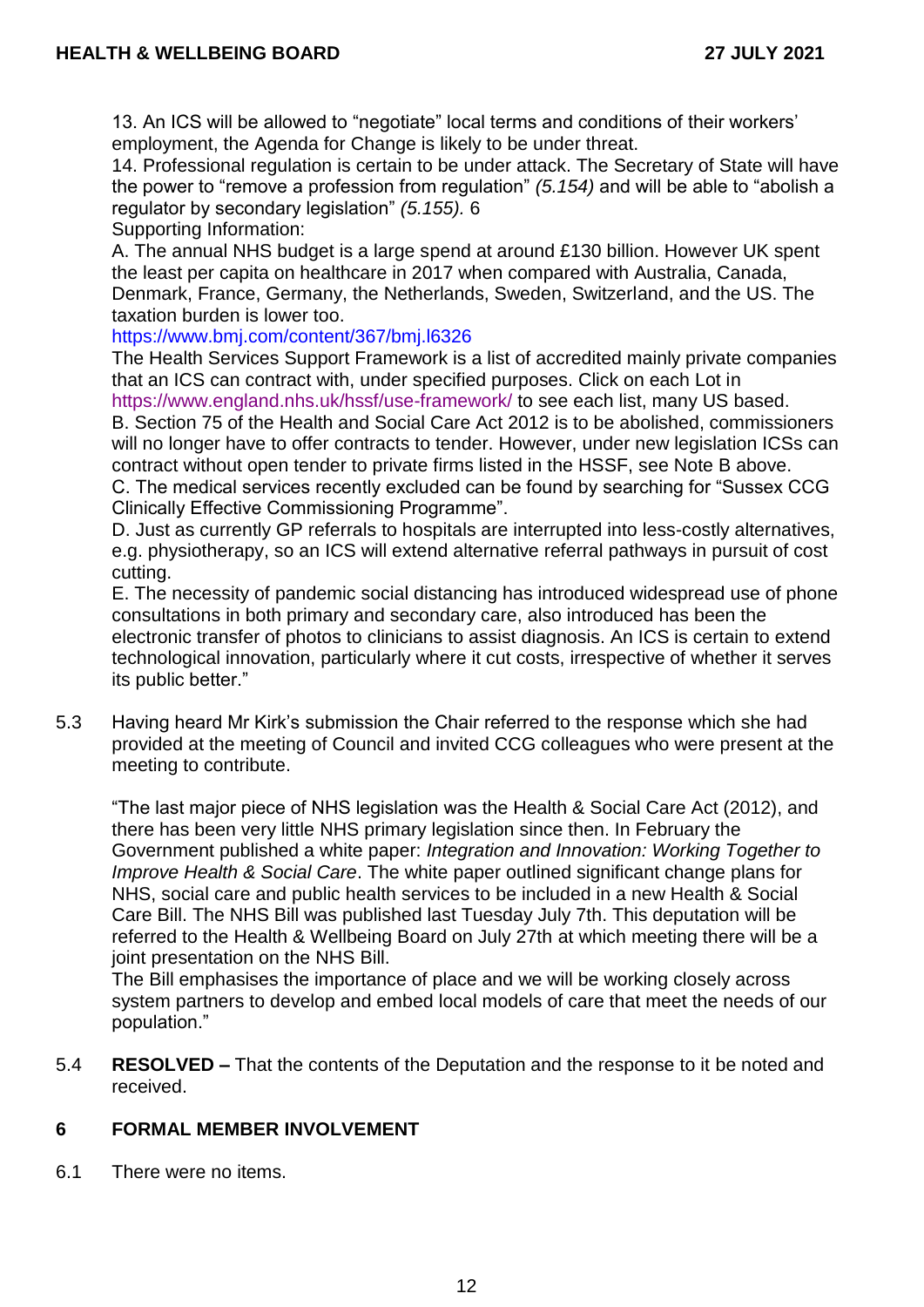## **7 PRESENTATION - COVID RECOVERY PLAN STRATEGY AND UPDATE ON OUTBREAK CONTROL PLAN**

- 7.1 The Director of Public Health, Alistair Hill, gave a presentation (copy uploaded to the agenda pack on the council website) detailing the arrangements in place too seek to continue to contain the number of cases across the city and to support and sustain recovery. The figures provided related to the period to 26 July 2021.
- 7.2 The following priorities had been identified:

Promotion of vaccination, including two doses (+ prepare for booster dose programme);

Comms, comms, comms. Clear public messaging reflecting high level of community transmission including benefits of vaccination,

Hands/face/space/fresh air, testing, self-isolation, available support etc. Targeting specific demographic groups, including visitors to city, geo locations etc;

Support for local businesses and settings, reflecting Roadmap Step 4, including hospitality, night-time economy and events;

Test, trace, isolate, support; including

- Promotion of asymptomatic testing
- Symptomatic testing capacity additional temporary testing site at Falmer
- Expansion of local contact tracing service
- Local pilot of additional financial support to people self isolating;

Brighton & Hove has been designated by the Govt as an Enhanced Response Area, which provides time limited support from national Govt inc. additional asymptomatic testing, on the ground engagement and comms. The opportunity to prepare for Autumn including return of education settings;

Maintain 'business as usual' – challenging due to high case numbers;

Data and surveillance to enable rapid response to fast changing situation;

Infection Prevention & Control including outbreak prevention, detection and management inc. high risk settings e.g. health and care, education, hospitality

7.3 **RESOLVED –** That the contents of the presentation be noted and received.

## **8 PRESENTATION -BRIEFING ON NHS WHITE PAPER**

8.1 The Executive Director, Adult Health and Social Care gave a presentation detailing and updating in respect of the NHS White Paper Feb 2021 Health and Care Bill the intention of which was for partners to work together by integration and innovation to improve health and social care. The rationale behind the legislation was explained which was to embed place based working and continually evolving partnership working. It was noted that Government intended to move quickly on this Bill – i.e. two readings of Bill over the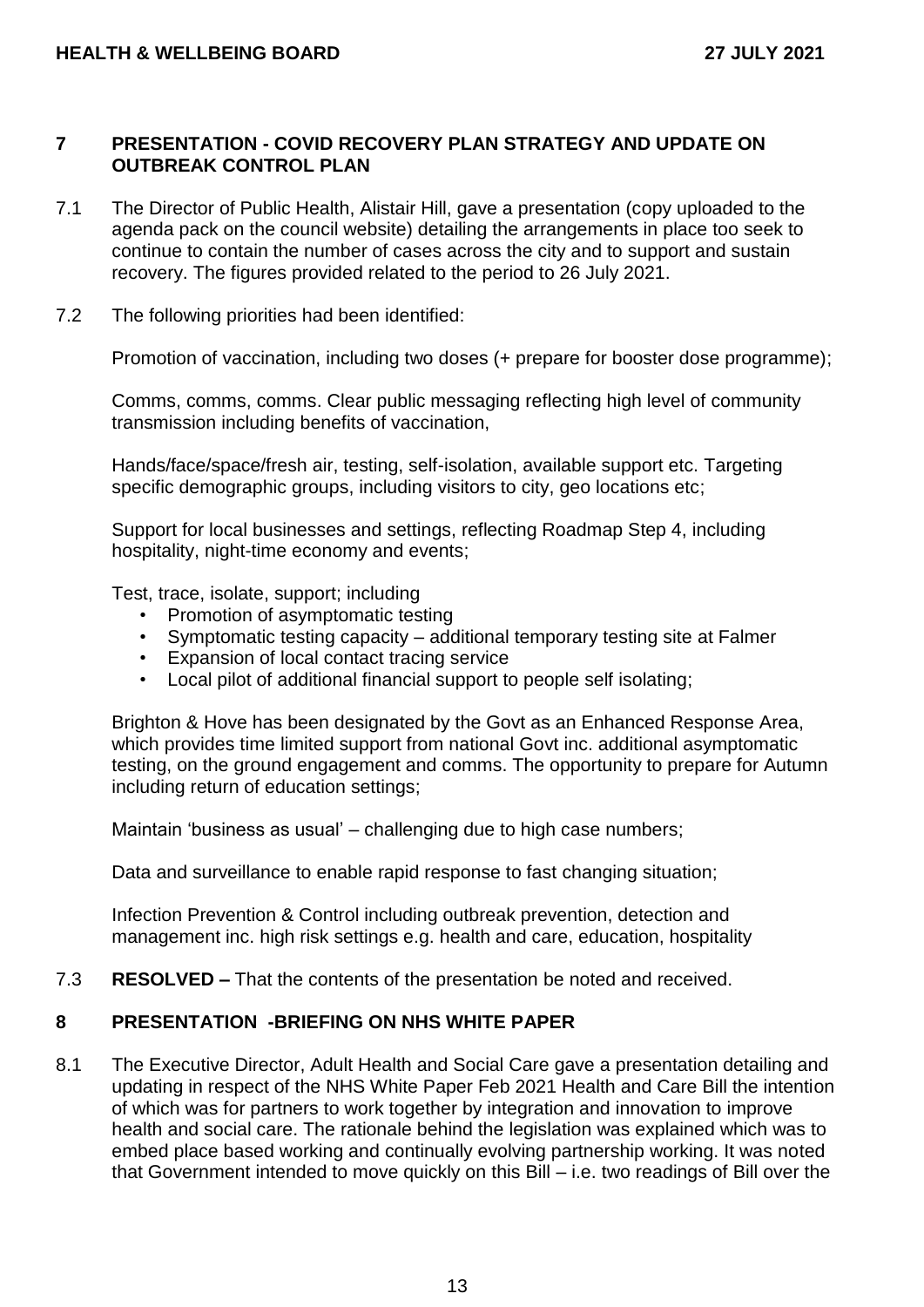summer, shadow structures in place by Oct 2021, and full implementation from Spring 2022.The white paper acknowledged the need for social care reform to support its ambitions

- 8.2 The legislation would give **Integrated Care Systems (ICSs)** a statutory footing. The statutory ICS arrangements will be made up of two core elements working across Sussex:
	- o **The Integrated Care Partnership (ICP)** made up of the NHS, Local Government, community and voluntary sector, Healthwatch and other partners;
	- o **The Integrated Care Board (ICB)** will be the statutory body that brings the NHS together locally, working alongside local authorities to improve population health and care.
- 8.3 Under the new structural framework CCGs would be abolished and their commissioning functions would transfer to the ICB, as potentially would NHS England commissioning functions, including around Public Health. The NHSE would set finance allocations to each ICB, including a duty to deliver annual financial balance. Every ICB had statutory duties, including to secure continuous improvement in the quality of services and in patient outcomes, and to reduce health inequalities (in terms of access and of outcomes). Each ICB needed to develop an ICB 5 year forward plan (refreshed annually) for primary, community and acute healthcare services. ICB 'forward plans' needed to be shared with local Health & Wellbeing Boards, and also needed to take account of local Joint Health & Wellbeing Strategies (JHWS).
- 8.4 It was explained that the ICB would be a senior decision making structure for the local NHS, providing strategic leadership across the ICS. Every ICB would have a duty to:
	- o Promote the NHS Constitution
	- o Be efficient, effective and economical
	- o Secure continuous improvement in the quality of services and in patient outcomes
	- o Reduce health inequalities (in terms of access and of outcomes)
	- o Promote patient involvement
	- o Promote patient choice
	- o Obtain appropriate expert advice
	- o Promote innovation
	- o Promote research
	- o Promote education & training
	- o Promote integration (within the NHS and between the NHS and LA social care)
- 8.5 In answer to Member questions it was explained that the precise mechanisms to effect these changes and precisely how they would operate in practice had yet to be advised and determined. Further updates would be provided to the Board and Member Briefings arranged as/when appropriate.
- 8.6 Dr Hodson explained in answer to questions that in respect of the ICS and there would be various degrees of control which could be used in a more focused local way which would build on ways of working which had already been put into place in established in response the current pandemic. There remained bigger questions to be answered as further information was made available from central government but it was understood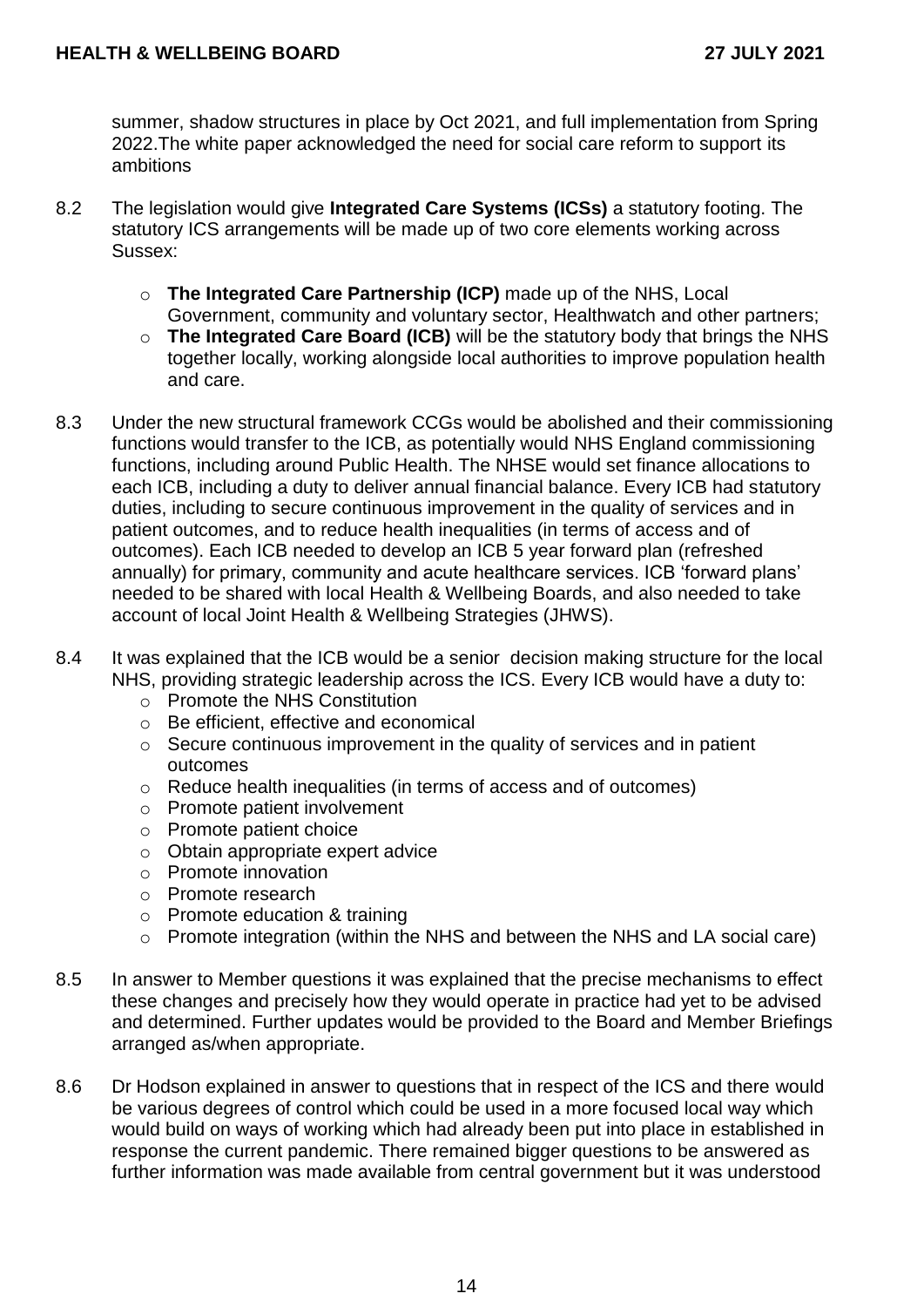that social care provision and means by which it could be made more sustainable went hand in hand with other care provision. It was recognised that delivery of dentistry had been problematic in consequence of the pandemic and NHS England were aware that waiting lists for treatment had been longer as a result. Measures were being put into place to seek to increase capacity.

8.7 **RESOLVED –** That the contents of the presentation be noted and received.

#### **9 HEALTH & WELLBEING BOARD: NEW TERMS OF REFERENCE**

- 9.1 The Board considered a report of the Executive Director, Health and Adult Social Care detailing the review of the Health and Wellbeing and setting out the new Board Terms of Reference, agreed at the meeting of the Board held in March 2021 and at the subsequent meeting of Full Council. The new Terms of Reference were appended to the report.
- 9.2 The Chair stated that the new arrangements to which had taken to formulate properly were welcomed and paid tribute to Councillor Moonan, the previous Chair for all her hard work in moving this matter forward. The changes were intended to make the Board more inclusive and to receive input from other partners. Members were happy to note the new arrangements without further question/discussion.
- 9.3 **RESOLVED -** That the Board notes the new Health and Wellbeing Board Terms of Reference set out in Appendix 1 to the report on pages 37 – 45 of the circulated agenda

## **10 ADULT LEARNING DISABILITY STRATEGY 2021-2026**

- 10.1 The Board considered a report of the Assistant Director, Health, SEN and Disability. The city's Adult Learning Disability strategy had expired at the end of 2019, consequently and new strategy had been worked on.
- 10.2 The purpose of the strategy was to deliver a city-wide agreed vision for the commissioning and delivery of Adult Learning Disability services and to provide a framework against which provision could be measured and improved. The strategy had been co-produced across a range of local partners and stakeholders, including Adults with Learning Disabilities and their families, Local Authority colleagues, Social Care Providers, the Clinical Commissioning Group (CCG) Sussex Partnership Foundation (SPFT), Speak Out, The Carers Centre, Pacc and Amaze. The strategy was being presented to the Board for approval because of the significant health elements embedded with the strategy that affected adults who had learning disabilities.

#### 10.3

10.-- **RESOLVED –** That the Health and Wellbeing Board approves the Adult Learning Disability Strategy 2021 - 2026

#### **11 LEARNING DISABILITIES MORTALITY REVIEW LEDER) SUSSEX CCGS REPORT 2021**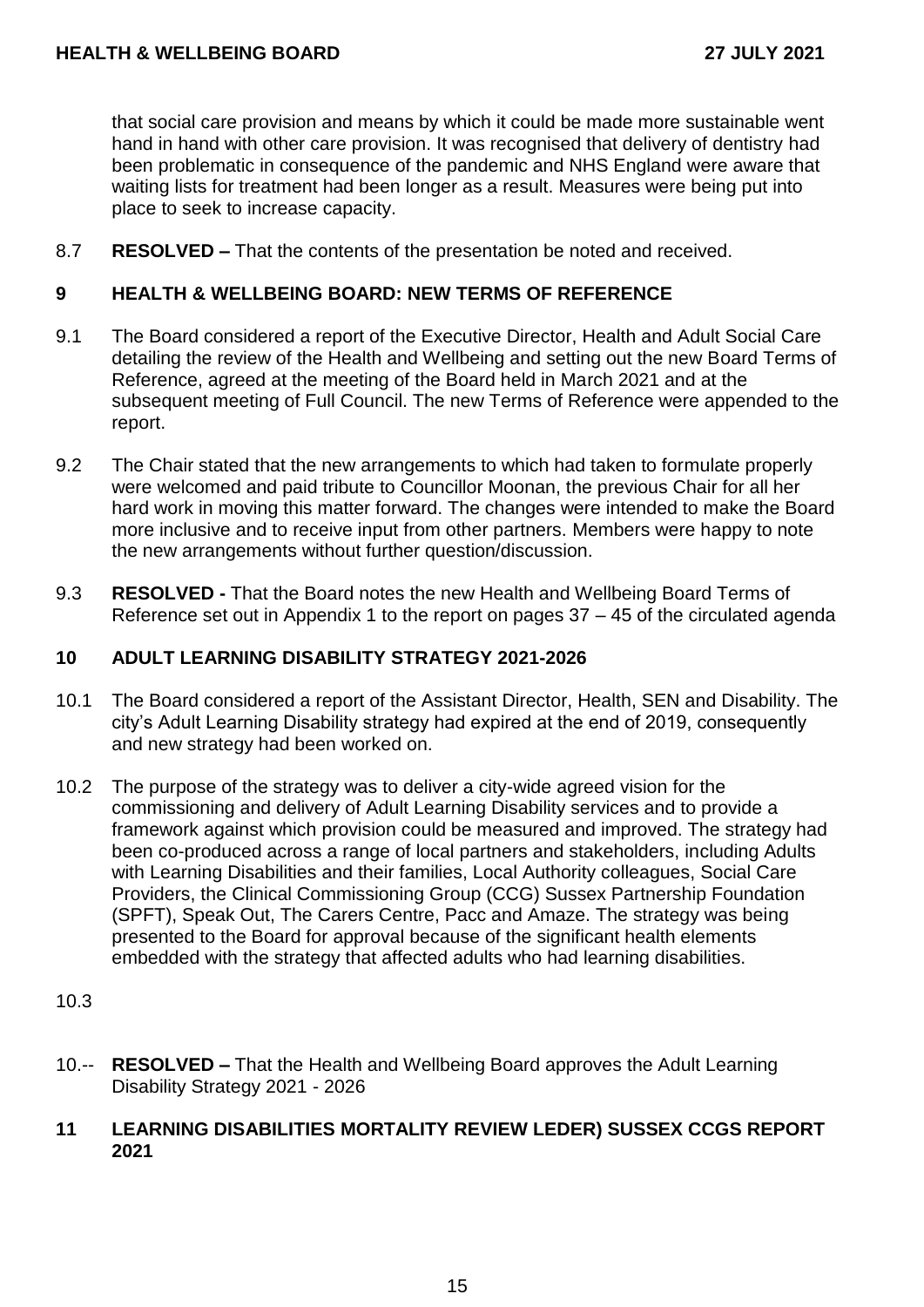- 11.1 The Board considered a report of Sussex CCGs, Executive Director of Nursing, Quality and Safeguarding, Allison Cannon. The annual report detailed the progress of the LeDer program in Sussex between 1 April 2020 and 31 March 2021. It evidenced the continued efforts being made in mobilising engagement with LeDeR, to reduce the health inequalities experienced by people with learning disabilities in Sussex and demonstrating the improvements that the system had made to date and was committed to making going forward and provided a breakdown of deaths by ethnicity, age and gender, details themes in causes of deaths and recommendations made.
- 11.2 It was noted that during this reporting period, COVID 19 was the most common cause of death for those with learning disabilities. The report contained information on what was done to minimise risks from COVID 19 before it had been nationally identified that people with learning disabilities in LeDeR, such as, that those with learning disabilities were increased risk of dying from chest infections. The "learning into action" section of the report set out the priorities for quality improvement plans over the next year based on what had been learned to date and aligned to the Sussex LDA Strategy and 3 year plan.
- 11.3 In answer to questions by Councillor Nield it was explained that the mortality rate amongst individuals was disproportionately high as they could be prone to chest infections and experience difficulties swallowing. There was a balance to struck and a need to take steps which were appropriate, proportionate and avoided the dangers of overmedicating.
- 11.4 Graham Bartlett, Chair of the Safeguarding Adults Board stated that there was awareness of these issues and that discussions were on-going to address them as part of safeguarding review discussions.
- 11.5 In answer to questions by Councillor Appich it was confirmed that there was a strong emphasis on take up of the vaccine, annual health checks and regular monitoring of general health.
- 11.7 **RESOLVED –** That the Board notes the contents of the report.

## **12 JOINT SRATEGIC NEEDS ASSESSMENT PROGRAMME UPDATE**

- 12.1 The Board considered a report of the Director of Public Health providing a programme update on the Joint Strategic Needs Assessment (JSNA). Since April 2013, local authorities and CCGs had had an equal and explicit obligations to prepare a Joint Strategic Needs Assessment (JSNA) which provided a comprehensive analysis of current and future needs of local people and was used to inform commissioning of services that would improve outcomes and reduce inequalities. This duty was discharged by the Health and Wellbeing Board and was overseen by the City Needs Assessment Steering Group. This paper provided an update on the JSNA programme and items for discussion on needs assessments to commence in 2021/22.
- 12.2 In answer to questions it was confirmed that the Public Health Team would be recruiting a JSNA lead for one year to support the programme, give the continued demands around Covid – 19 and had identified a limited budget to commission elements of the assessments where required.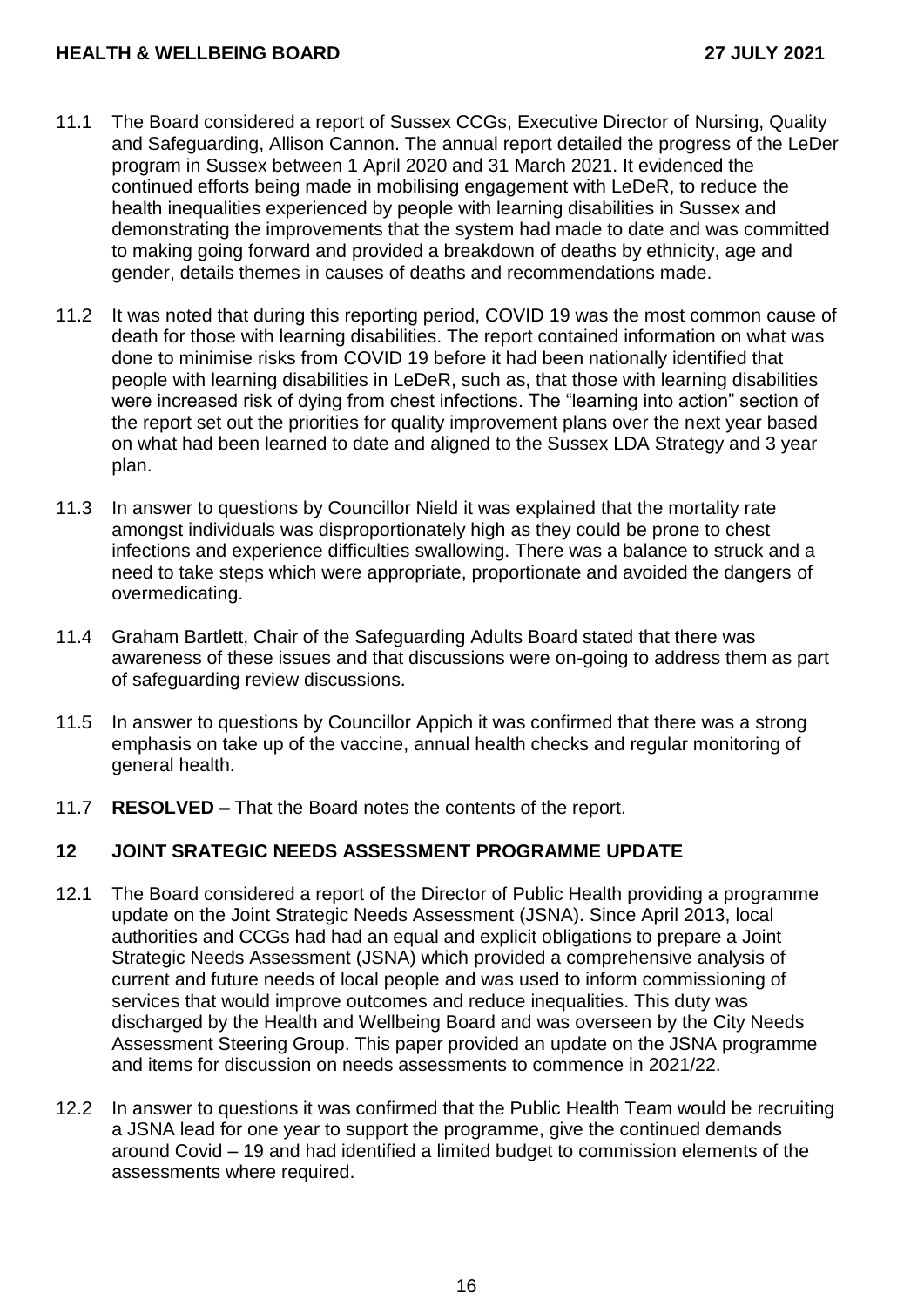- 12.3 The Chair and Members welcomed this approach especially in recognition of the impact that Covid had had on mental health.
- 12.4 **RESOLVED –** (1) That the Board notes the updated JSNA summary; and

(2) That the Board approves the programme of JSNAs to commence in 2021/22 as set out in sections 4.7 to 4.9 of the report.

## **13 JOINT HEALTH AND WELLBEING STRATEGY OUTCOMES MEASURES**

- 13.1 The Board considered a report of the Head of Public Health detailing the Joint Health and Wellbeing Strategy – Outcomes Measures.
- 13.2 It was noted that Health and Wellbeing Boards had a duty to prepare a Joint Health and Wellbeing Strategy for meeting needs identified in the Joint Strategic Needs Assessment (JSNA). The Brighton and Health and Wellbeing Strategy 2019-30 had been approved by the Board in March 2019. It set out the vision that everyone in Brighton and Hove would have the best opportunity to live a healthy, happy and fulfilling life. The paper presented a high-level outcomes measures for the strategy, which had been amended in 2021 to reflect the wider impacts of Covid.
- 13.3 In answer to questions it was explained that it was recognised as being important to analyse how well Brighton and Hove were performing against the outcome measures and that this would be informed by engagement and measuring it against the 4 "wells". In terms of "Dying Well", there were very different levels of individual risk and work and plans were in place to develop work on that area over the next 12 months.
- 13.4 In answer to questions by Councillor Grimshaw it was explained that as a result of Covid 19 there would inevitably have been a deterioration of the base line over the last year and this needed to be taken account of.
- 13.5 **RESOLVED –** (1) That the Board approves the outcome measures for the Joint Health and Wellbeing Strategy; and

(2) That the Board agrees the frequency of update on progress against the outcomes measures, suggested six monthly.

The meeting concluded at 6.45pm

Signed Chair